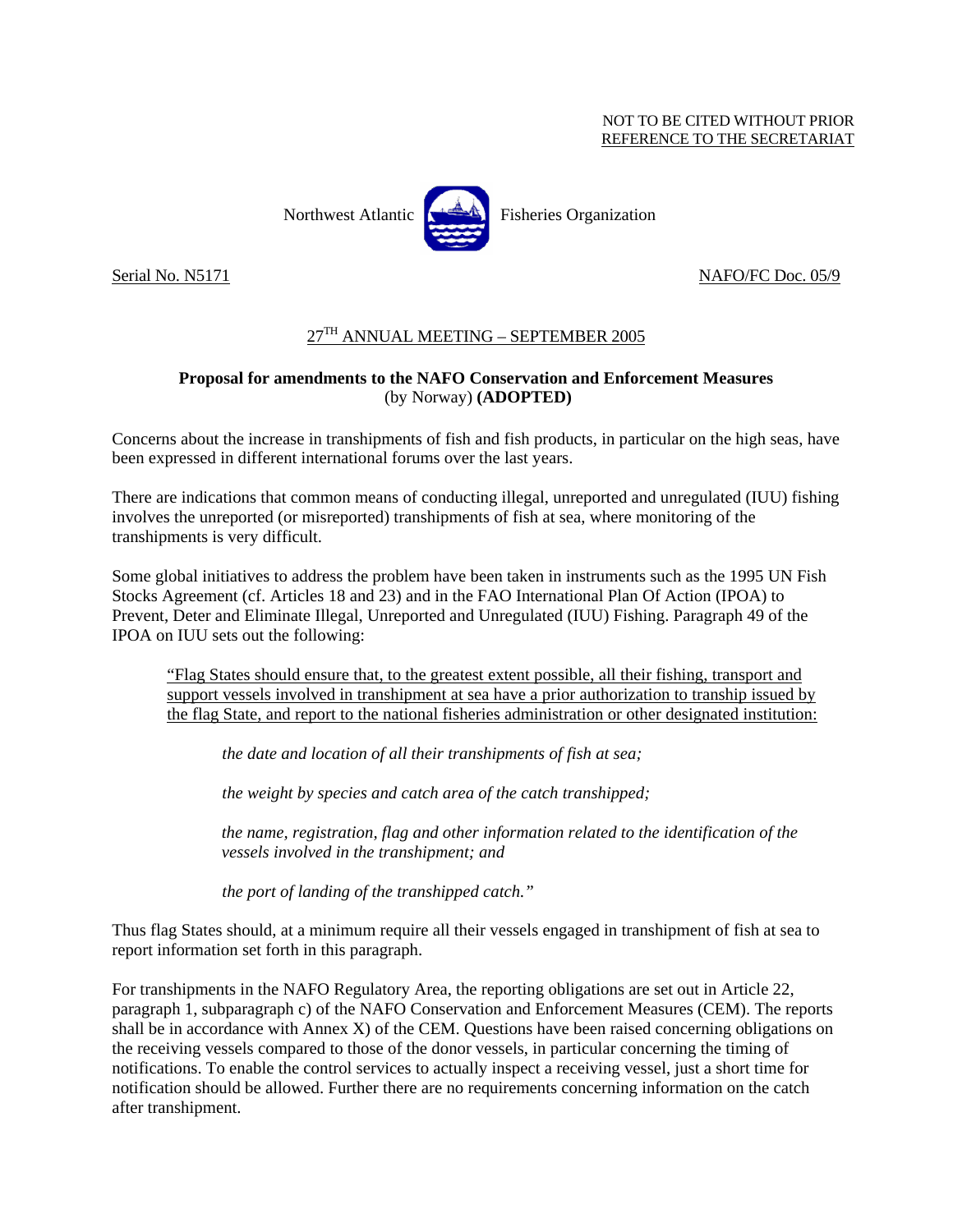In order to make the notification requirements clearer, it is suggested to amend the CEM accordingly by making a distinction between the donor and the receiving vessel and to limit the allowed time for notification from the receiving vessel to one hour. Further, to enable NAFO-parties to control receiving vessels also upon landing, information on the port where the landing will take place should be required, cf. the last point of the quote from the IPOA on IUU Fishing above. This should be an obligation on the receiving vessel. For practical reasons it should be allowed to submit such a report also after the transhipment as the port of destination might be unknown at that time. However, a minimum time of notification prior to arrival in port should be required.

It is proposed to amend the current Article 22, paragraph 1, subparagraph c) of the CEM to read as follows:

each transhipment in the Regulatory Area. Concerning donor vessels this report shall be made at least twenty-four (24) hours in advance and concerning receiving vessels this report shall be made not later than one (1) hour after and shall include the date, time, geographical position of the planned transhipment and total round weight by species (3 alpha codes) to be off-loaded or which have been on-loaded in kilograms (rounded to the nearest 100 kilograms) and the call sign of vessels transhipped to or from respectively. This report shall be identified as TRA;

Further, it is suggested to include at the end of Article 22, paragraph 1, subparagraph c) of the CEM the following sentence:

The receiving vessel shall report the total catch onboard and the total weight to be landed, the name of port and the time of landing at least twenty-four (24) hours in advance of any landing. This report shall be identified as POR.

To make port state control effective it is necessary to increase the transparency on information about landings. The article 22, paragraph 2 of the CEM should read as follows:

> Competent authorities of each Contracting Party shall automatically transmit the information referred to in paragraph 1 to the Executive Secretary. The Executive Secretary shall transmit the information to other Contracting Parties with an inspection presence in the Regulatory Area as soon as possible and shall ensure that all such transmissions are numbered sequentially for each Contracting Party. The port of landing report shall in addition be made available without delay to the Flag state of the vessel sending the report and to all Contracting Parties. These reports are to be treated in accordance with Annex XX.

> If a Contracting Party so requests, the Secretariat shall confirm receipt of all electronic reports using a return message identified as "RET" according to the data exchange format in Annex IX.

In the NEAFC Scheme it was found necessary also to improve the Non - Contracting Party Scheme by making the prohibition of transhipments go both ways. It is therefore suggested to make the following amendment to article 41 of the CEM:

1. Contracting Parties shall ensure that their vessels do not receive or deliver transhipments of fish from or to a Non-Contracting Party vessel which has been sighted and reported as having engaged in fishing activities in the Regulatory Area.

A proposed format for the communication of the Port of landing report (POR) and suggested changes to the Transhipment report (TRA) are attached (./.).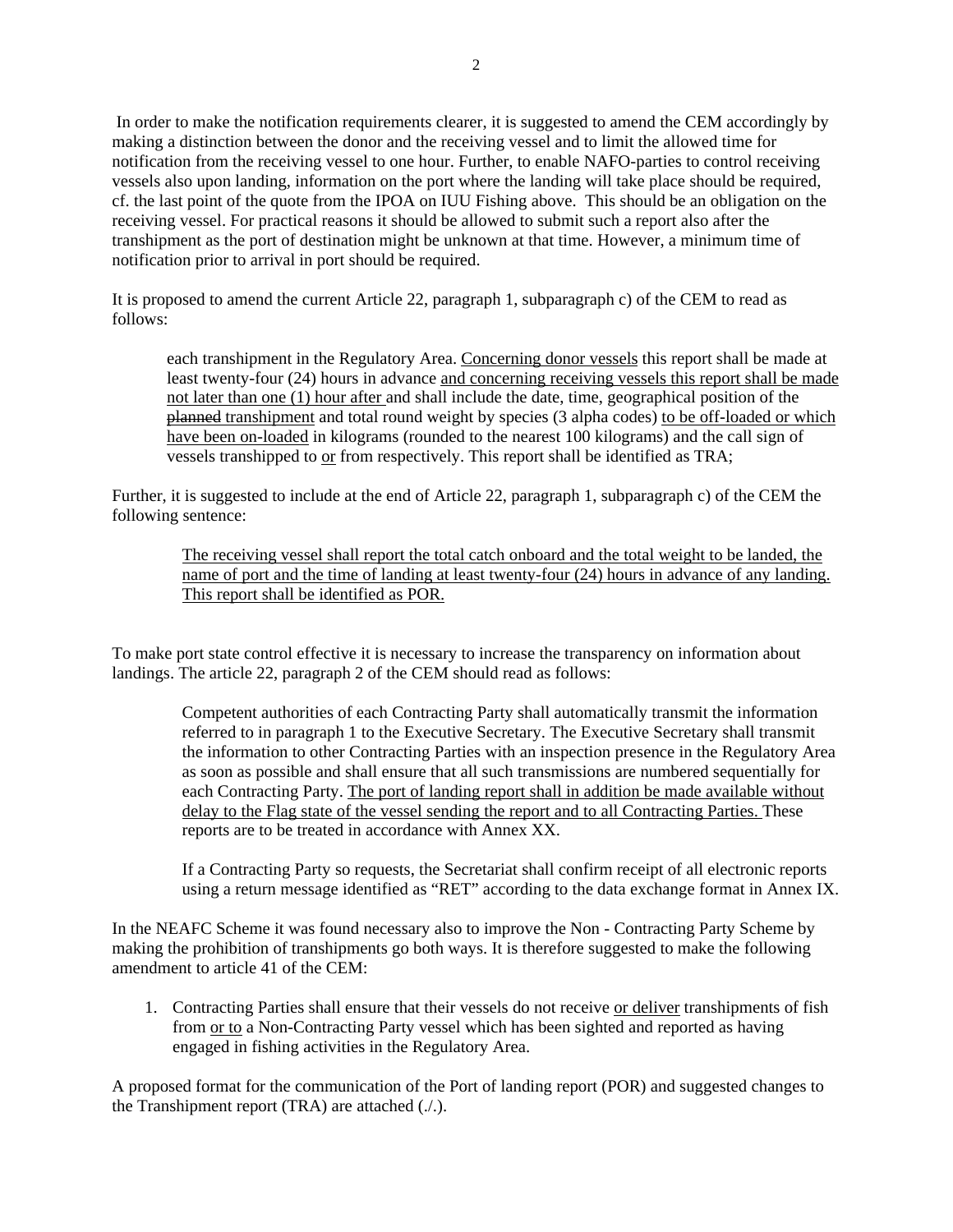## **New report in Annex X**

# **"PORT of landing " report**

| <b>Data Element:</b>                            | FieldC<br>ode:  | Mandatory /<br>Optional | <b>Remarks:</b>                                                                                                                                                             |
|-------------------------------------------------|-----------------|-------------------------|-----------------------------------------------------------------------------------------------------------------------------------------------------------------------------|
| Start record                                    | <b>SR</b>       | M                       | System detail; indicates start of record                                                                                                                                    |
| From                                            | <b>FR</b>       | M                       | Name of transmitting Party                                                                                                                                                  |
| Address                                         | AD              | M                       | Message detail; destination "XNW" for NAFO                                                                                                                                  |
| Sequence number                                 | SQ              | M                       | Message detail; serial number of the report from the vessel in the<br>relevant year                                                                                         |
| Type of Message                                 | TM              | M                       | Message detail; message type, "POR"                                                                                                                                         |
| Radio call sign                                 | RC              | M                       | Vessel registration detail; international radio call sign of the vessel                                                                                                     |
| <b>Trip Number</b>                              | <b>TN</b>       | $\mathbf{O}$            | Activity detail; fishing trip serial number in current year                                                                                                                 |
| <b>Vessel Name</b>                              | <b>NA</b>       | $\mathbf{O}$            | Vessel registration detail; name of the vessel                                                                                                                              |
| Name of Master                                  | MA              | $\mathbf{O}$            | Name of master of vessel                                                                                                                                                    |
| <b>External Registration</b><br>Number          | <b>XR</b>       | $\mathbf{O}$            | Vessel registration detail; the side number of the vessel                                                                                                                   |
| Latitude                                        | LA              | M <sup>1</sup>          | Activity detail; position at time of transmission                                                                                                                           |
| Longitude                                       | LO              | M <sup>1</sup>          | Activity detail; position at time of transmission                                                                                                                           |
| Coastal state                                   | CS              | M                       | Activity detail; costal state of Port of Landing                                                                                                                            |
| Name of Port                                    | PO <sub>1</sub> | M                       | Activity detail; name of Port for landing                                                                                                                                   |
| <b>Predicted Date</b>                           | <b>PD</b>       | M                       | Activity detail; estimated date UTC when the master intends to be in<br>port (YYYYMMDD)                                                                                     |
| <b>Predicted Time</b>                           | PT              | M                       | Activity detail; estimated time UTC when the master intends to be in<br>port (HHMM)                                                                                         |
| Quantity to be landed<br>species<br>live weight | KG              | M                       | Activity detail; quantity by species to be landed in the Port, in pairs<br>as needed.<br>FAO species code<br>Live weight in kilograms, rounded to the nearest 100 kilograms |
| Quantity on board<br>species<br>live weight     | <b>OB</b>       | M                       | Activity detail; quantity by species on board, in pairs as needed<br>FAO species code<br>Live weight in kilograms, rounded to the nearest 100 kilograms                     |
| Date                                            | DA              | $\mathbf M$             | Message detail; UTC date of transmission                                                                                                                                    |
| Time                                            | TI              | M                       | Message detail; UTC time of transmission                                                                                                                                    |
| End of record                                   | ER              | M                       | System detail; indicates end of the record                                                                                                                                  |

 1 Optional if a vessel is subject to satellite tracking